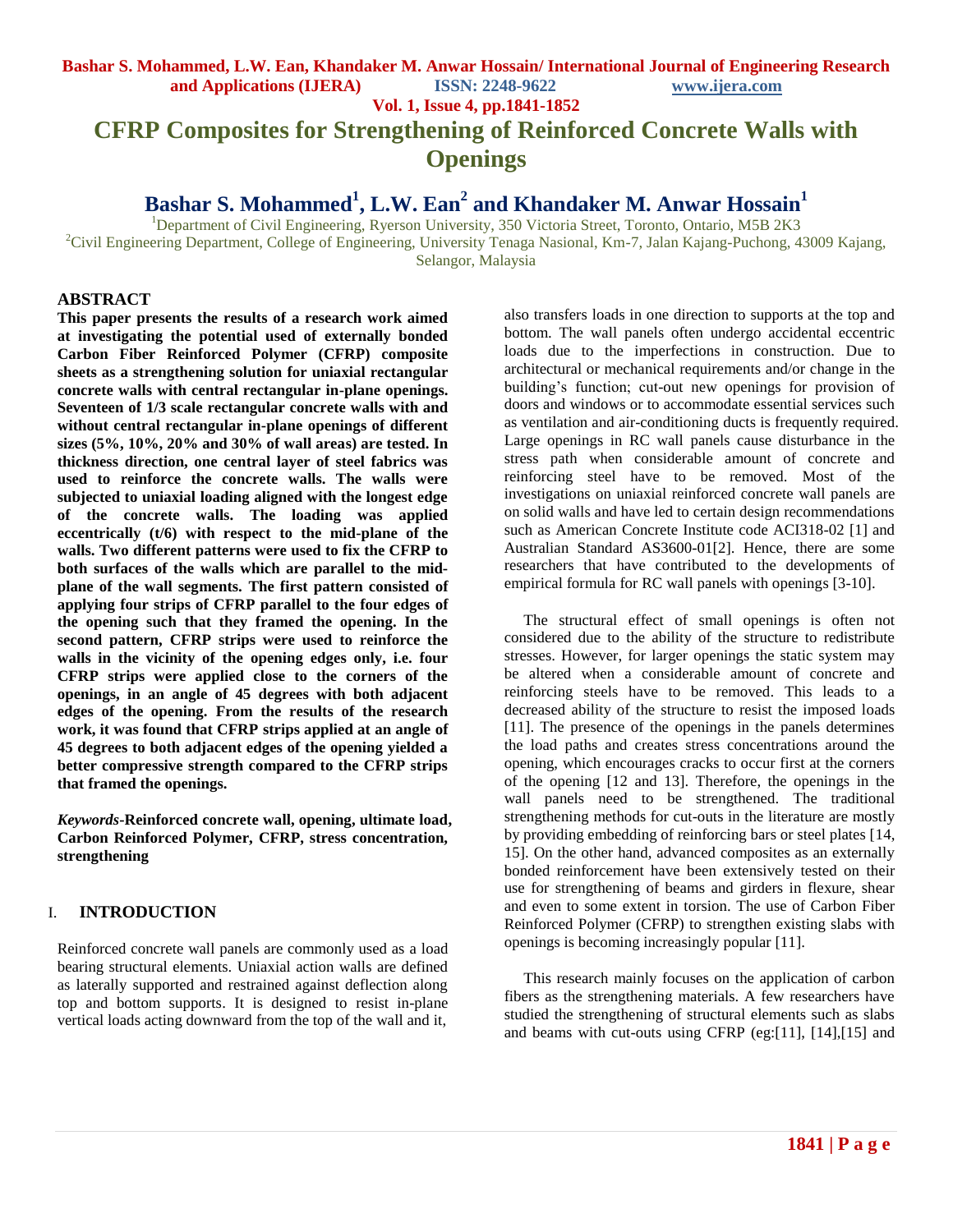**Vol. 1, Issue 4, pp.1841-1852**

[16]). Even though CFRP is widely used as strengthening materials of existing structures, yet to the best knowledge of the authors, currently no research work has been carried out on CFRP as a strengthening material to strengthen wall panel with cut-out openings. Advantages of using FRP have been reported by other researchers [17-23].

 The latest studies of uniaxial reinforced concrete walls with openings by Saheb, and Desayi [5] led to developments of empirical equations to determine their ultimate strength. They carried out test on twelve panels; six were supported only at the top and bottom and the others were supported on four sides. Each panel was provided with a window or a door opening in different regions. The test panels were subjected to in plane vertical loads applied at an eccentricity. Empirical equations were developed for panels with openings by modifying the ACI formula and had introduced a reduction parameter that allowed for the geometry of the openings. The equations of ultimate loads for the wall panels with openings under in-plane uniaxial load (equation 1) proposed by S. M. Saheb and P. Desayi [5] are;

$$
P_{uo}^c = (k_1 - k_2 \alpha) P_{uc}^c
$$
 (1)

where,

 $k_1 \& k_2 = (constants) k_1 = 1.25; k_2 = 1.22$  $P_{uc}^c$  = The ultimate load of an identical wall panel without opening under uniaxial action from Madina Saheb, S. and Desayi, P. [24]  $\alpha$  = Opening geometry parameter

 The equations 2,3 and 4 for ultimate loads of wall panels without openings under uniaxial load were defined in S. M. Saheb and P. Desayi [24] as,

$$
P_{uc}^{c} = 0.55\phi \left[A_{g}f_{c}^{'} + (f_{yv} - f_{c}^{'} )A_{sv}\right] \left[1 - \left(\frac{h}{32t}\right)^{2}\right] \left[1.20 - h10L \text{ for } hL < 2.0\right]
$$
\n(2)

and

$$
P_{uc}^{c} = 0.55\phi \left[A_{g}f_{c}^{'} + (f_{yv} - f_{c}^{'} )A_{sv}\right] \left[1 - \left(\frac{h}{32t}\right)^{2}\right]
$$
 For  

$$
\frac{h}{L} \ge 2.0
$$
 (3)

The opening geometry parameter,  $\alpha$  defined as

$$
\alpha = \frac{A_o}{A} + \frac{a}{L} \tag{4}
$$

where

$$
A_o = L_o t; A = Lt; a = \left[\left(\frac{L}{2}\right) - \bar{a}\right]; \bar{a} = \frac{\left(\frac{L^2 t}{2} - L_o t a_o\right)}{(l t - L_o t)};
$$

where

 $L_0$  and  $h_0$  = the dimensions of the opening

 $a$  =the distance between centers of the gravity of panel section in plan with and without an opening

 $a<sub>o</sub>$  and  $\bar{a}$  = distances of the centers of gravity of the opening and of a panel without an opening from the left edge of the panel, respectively. However, the empirical equations are subjected to wall panels with concrete strength  $\langle$  35MPa, slenderness ratio  $(H/t) < 12$ , aspect ratio  $(H/L) < 0.67$ , thinness ratio (L/t) <18 and opening aspect ratio  $(H_0/L_0)$  is 1~2. Comparisons between normal compressive strength and high strength solid wall panels tested in uniaxial and biaxial action had been reported by Doh and Fragomeni [25]. Walls in uniaxial action are characterized by horizontal cracking at mid-span at failure, while walls in biaxial action feature biaxial cracking. The crack pattern of normal strength wall panel on the tension face is horizontal (perpendicular to the loading direction) with failure occurring near the centre of the panel, signifying bending failure being intensified by buckling. In contrast, high strength panel developed a single large crack, commencing at the tension face splitting in two separate parts. This indicates that the high strength concrete panels possessed a more brittle failure mode, with some yielding of reinforcement taking place before concrete failure. This suggests that the use of very slender and high strength concrete wall panels may become dangerous in practice, when only minimum reinforcement is provided, as abrupt failure may occur [25]. In uniaxial walls with openings, it was noted that vertical and inclined cracks formed in the beam strips while horizontal cracks formed in column strips. [10, 24].

#### **II. RESEARCH SIGNIFICANCE**

This paper presents an analysis of the related formulas suggested by researchers with the experimental results. The test panels for this research are designed with concrete strength  $\langle 25MPa,$  slenderness ratio (H/t)  $\langle 16,$  aspect ratio  $(H/L)$  <2, thinness ratio  $(L/t)$  <8, and opening aspect ratio  $(H_0/L_0) \approx 1.8$ . This paper also reports the crack patterns of the test panels and suggested the best strengthening pattern for wall panels with openings strengthened with CFRP.

#### **III. EXPERIMENTAL WORK**

#### 3.1 Test Panels

A total of sixteen 1/3 scale reinforced concrete wall panels with openings comprising four identical series of four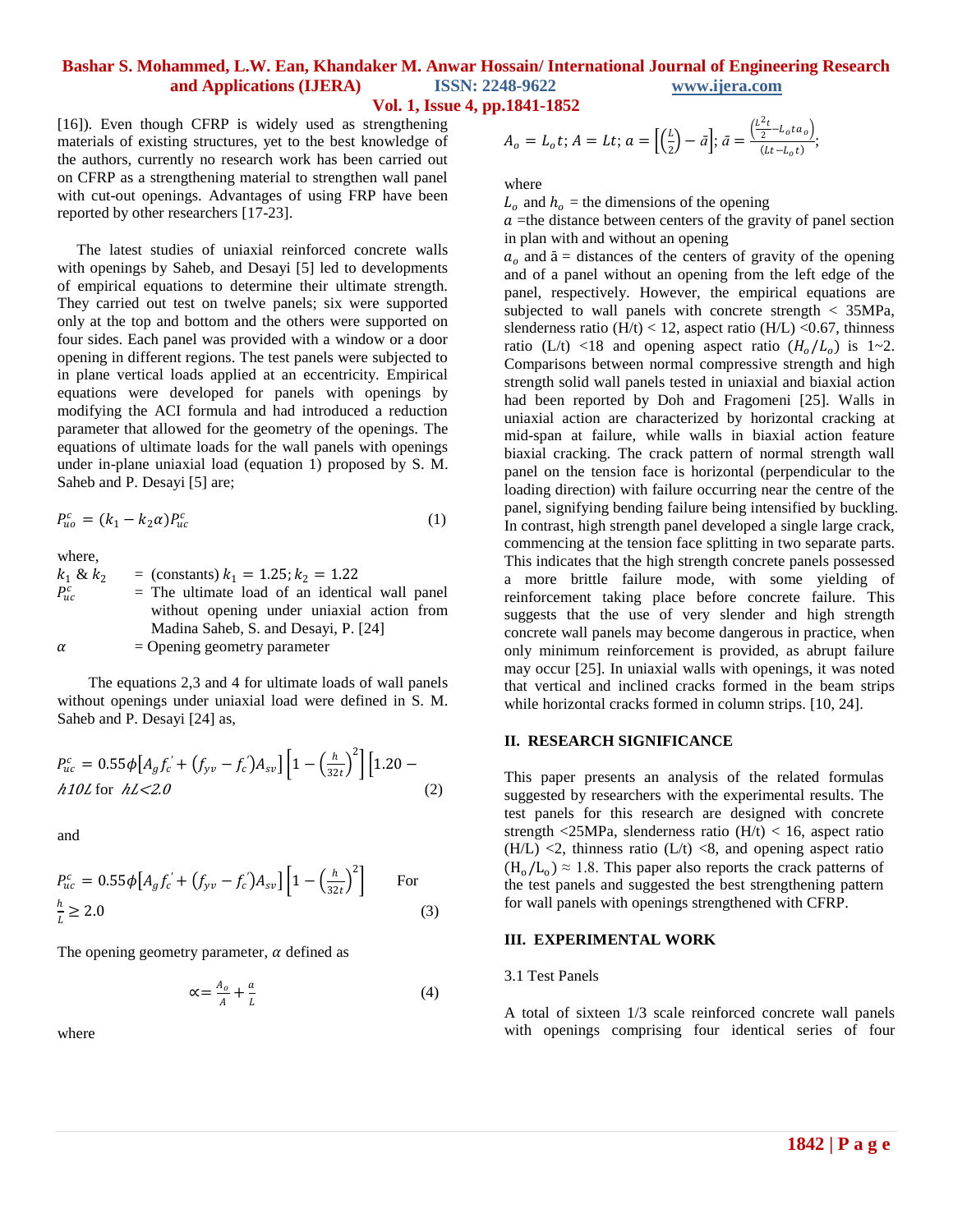specimens each are casted. Tables 1 and 2 show the dimensions of wall panels and openings. All the test panels are 400mm width and 800mm height. Series one designated WO1-WO4, are 50mm thick and 3 other series were 40mm in thickness. Series one and two designated as WO1-WO4 and WO1a-WO4a, respectively are tested without CFRP; while series three and four designated as WO1b-WO4b and WO1c-WO4c, respectively are tested with CFRP strengthened wall openings. Wall panels are tested with different sizes of openings. Opening sizes increase by percentage of wall area of 5%, 10%, 20% and 30%. Aspect ratio (H/L), slenderness ratio (H/t) and thinness ratio ( $L/t$ ) are 2, 16 and 8 respectively for wall series one. For series two, three, and four, aspect ratio  $(H/L)$ , slenderness ratio  $(H/t)$  and thinness ratio  $(L/t)$  are 2, 20 and 10, respectively.

Figures 1 shows the detail of the wall panels in series. The percentages of reinforcements are kept the same in all the specimens. The purpose is to study the influences of opening sizes on the strength and the behavior of wall panels tested in uniaxial action. The panel reinforcements are in one layer placed centrally within the panel cross-section. The reinforcement ratios  $\rho_v$  and  $\rho_h$  for wall series one are 0.004 and 0.007, respectively while for series two, three, and four are 0.005 and 0.009, respectively. These reinforcement ratios satisfy the minimum requirements in the ACI 318-02[1]. Figure 2 shows a solid wall, SW2 size 400x800x40 mm as a control wall for comparison of CFRP application. Reinforcement ratios for SW2 are the same as series 2, 3 and 4.

| Wall | $%$ of<br>wall | Wall Size (mm) |     |    | Opening<br>Size (mm) |     |
|------|----------------|----------------|-----|----|----------------------|-----|
|      | opening        | H              | L   |    | H٥                   | Lo  |
| WO1  | 5              | 800            | 400 | 50 | 170                  | 95  |
| WO2  | 10             | 800            | 400 | 50 | 240                  | 135 |
| WO3  | 20             | 800            | 400 | 50 | 340                  | 185 |
| WO4  | 30             | 800            | 400 | 50 | 420                  | 230 |

#### TABLE 2: DIMENSIONS OF WALL PANELS SERIES 2, 3, 4 AND SOLID WALL.

| $%$ of<br>Wall Size (mm)<br>Wall<br>wall | Opening<br>Size (mm) |
|------------------------------------------|----------------------|
|------------------------------------------|----------------------|

|                 | opening | H   |     |    | Ho  | Lo  |
|-----------------|---------|-----|-----|----|-----|-----|
| SW <sub>1</sub> |         | 800 | 400 | 50 | -   | -   |
| WO1a,b,c        | 5       | 800 | 400 | 50 | 170 | 95  |
| WO2a,b,c        | 10      | 800 | 400 | 50 | 240 | 135 |
| WO3a,b,c        | 20      | 800 | 400 | 50 | 340 | 185 |
| WO4a.b.c        | 30      | 800 | 400 | 50 | 420 | 230 |



Panel W01







Fig. 1: Series one (panels with opening, details of reinforcement and schematic loading on one specimen)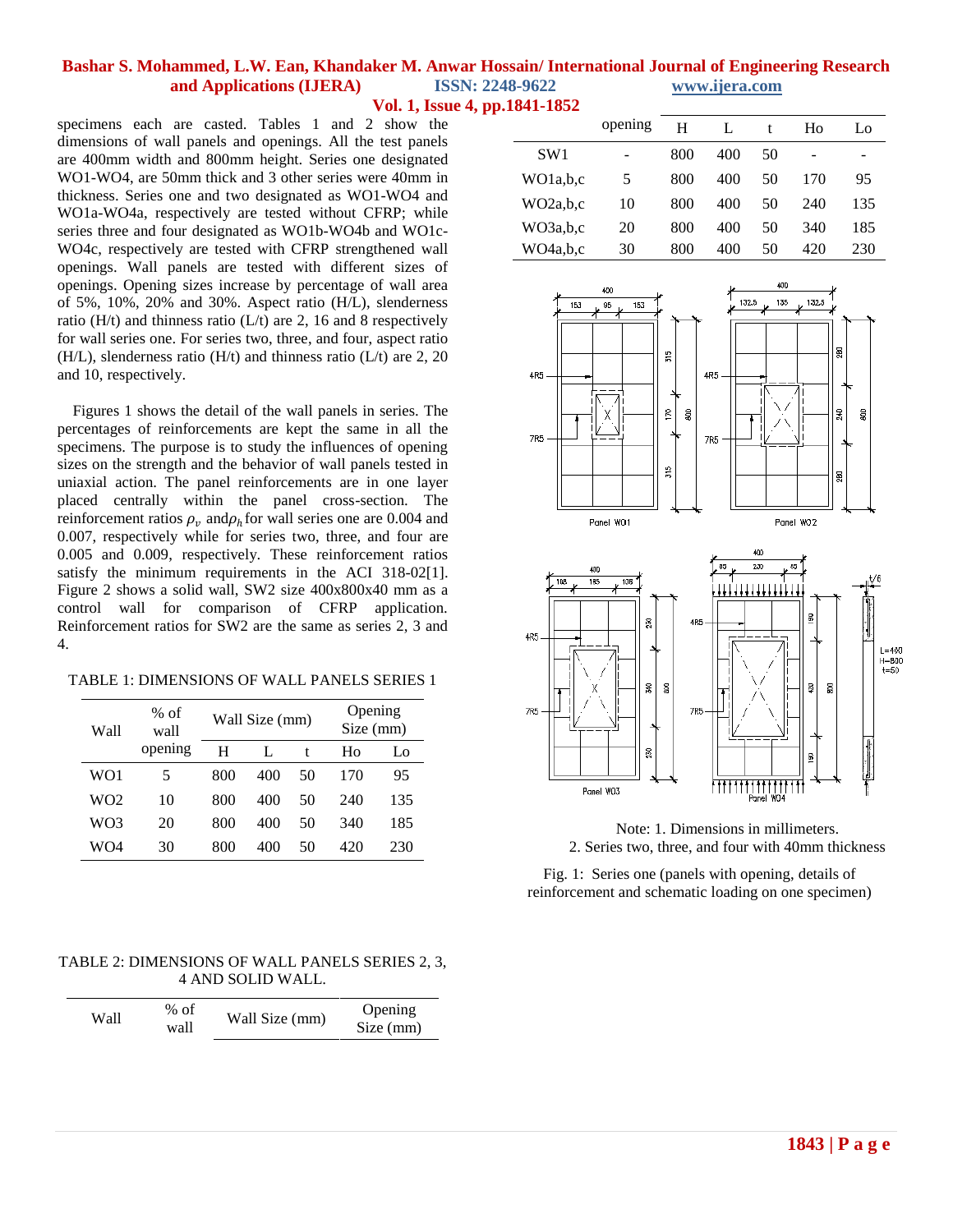**Vol. 1, Issue 4, pp.1841-1852**



Note: Dimensions in mm.

Fig. 2: Details of reinforcement and schematic loading of solid wall panel.

### 3.2 CFRP Strengthened Wall Panel Opening

CFRP are applied around panel openings to strengthen the wall panels. The method to calculate the required sectional areas of CFRP for strengthening panel openings has not been developed in design code. Enochsson et al.[11] have introduced a simplified method to estimate the amount of CFRP required to strengthen the openings in biaxial concrete slabs. The outcome of the work can also be used for cast and made openings in uniaxial concrete slabs and in concrete walls. They suggested that traditional method followed BBK 04 (The Swedish building administration handbook of concrete structures) is used to calculate the required steel reinforcement for slabs or walls with openings. The additional steel reinforcement replace the cut-out reinforcement are given at least the same length, as it would have had if the opening had not exist. The simplified method is to convert the calculated designed required steel reinforcements to necessary amount of CFRP. Required area for CFRP are given as equation 5 below, assuming concrete and reinforcement have a perfect bond, so that the expression for the sectional area of CFRP becomes only dependent on the level arms and the elastic modulus of the steel.

$$
A_f = \frac{E_{s2}}{E_f} \left(\frac{t - u - x}{t - x}\right)^2 A_{s2}
$$
 (5)

$$
x = \frac{a}{0.85} \tag{6}
$$

$$
a = \frac{A_{s2}f_{yv}}{0.85f_c'}
$$
 (7)

width of required  $CFRP = \frac{CFRP \text{ sectional Area}, A_f}{\text{determinant of CFR}}$ thickness of CFRP (8)

where;

- $E_{s2}$  = Modulus of elasticity for additional steel reinforcement.
- $E_f$  = Modulus of elasticity for CFRP
- $t =$  Depth of the slab or thickness of the wall.

 $u =$  Distance from the bottom tensile side to the centre of gravity of the steel bars.

 $x =$  Distance from the top compression side to neutral axis

 $A_{s2}$  Area of additional steel reinforcement

 $a =$  Depth of the equivalent rectangular stress block

 $f_{\nu\nu}$  = yield strength of steel

 $f'_c$  = concrete compressive strength

 $=$  width of wall

Anchorage length of CFRP is defined from the outermost crack of the wall (un-cracked section) which is at the corners of the openings. Effective anchorage length,  $l_{b,max}$  defined as equation 9 by  $fib$  Bulletin 14 [26]. An increase in anchorage length  $l_{b,max}$  does not result in resisting tensile stresses due to the limitation of fracture energy [26]. CFRP is used to strengthen wall panel openings in two patterns, which is along the opening corners and 45° to the opening corners. Length and width of the applied CFRP are shown in Tables 3 and 4. Figure 3 shows the CFRP pattern used to strengthen the wall panel's opening.

$$
l_{b,max} = C \sqrt{\frac{E_f t_f}{\sqrt{f_{cu} f_{ctm}}}}
$$
 (mm) (9)

where;

 $C = 1.44$ ; constant

 $E_f$  = Modulus of elasticity for CFRP, MPa

 $t_f$  = Thickness of CFRP, mm

 $f_{cu}$  = Characteristic value of the concrete compressive strength  $f_{ctm}$  = Mean value of the concrete tensile strength, MPa.

#### TABLE 3: WIDTH AND LENGTH OF THE APPLIED CFRP SHEETS ALONG (0/90°) PANEL OPENING (SERIES 3).

| Wall              | Length<br>οf<br>opening<br>(mm) | Width<br>of<br>opening<br>(mm) | Width<br>of<br><b>CFRP</b><br>(mm) | Length of<br>$CFRP 0^\circ$<br>along the<br>opening<br>(mm) | Length of<br>CFRP $90^\circ$<br>along the<br>opening<br>(mm) |
|-------------------|---------------------------------|--------------------------------|------------------------------------|-------------------------------------------------------------|--------------------------------------------------------------|
| WO1b              | 170                             | 95                             | 60                                 | 345                                                         | 420                                                          |
| WO <sub>2</sub> b | 240                             | 135                            | 60                                 | 385                                                         | 490                                                          |
| WO3b              | 340                             | 185                            | 60                                 | 400                                                         | 590                                                          |
| WO4b              | 420                             | 230                            | 60                                 | 400                                                         | 670                                                          |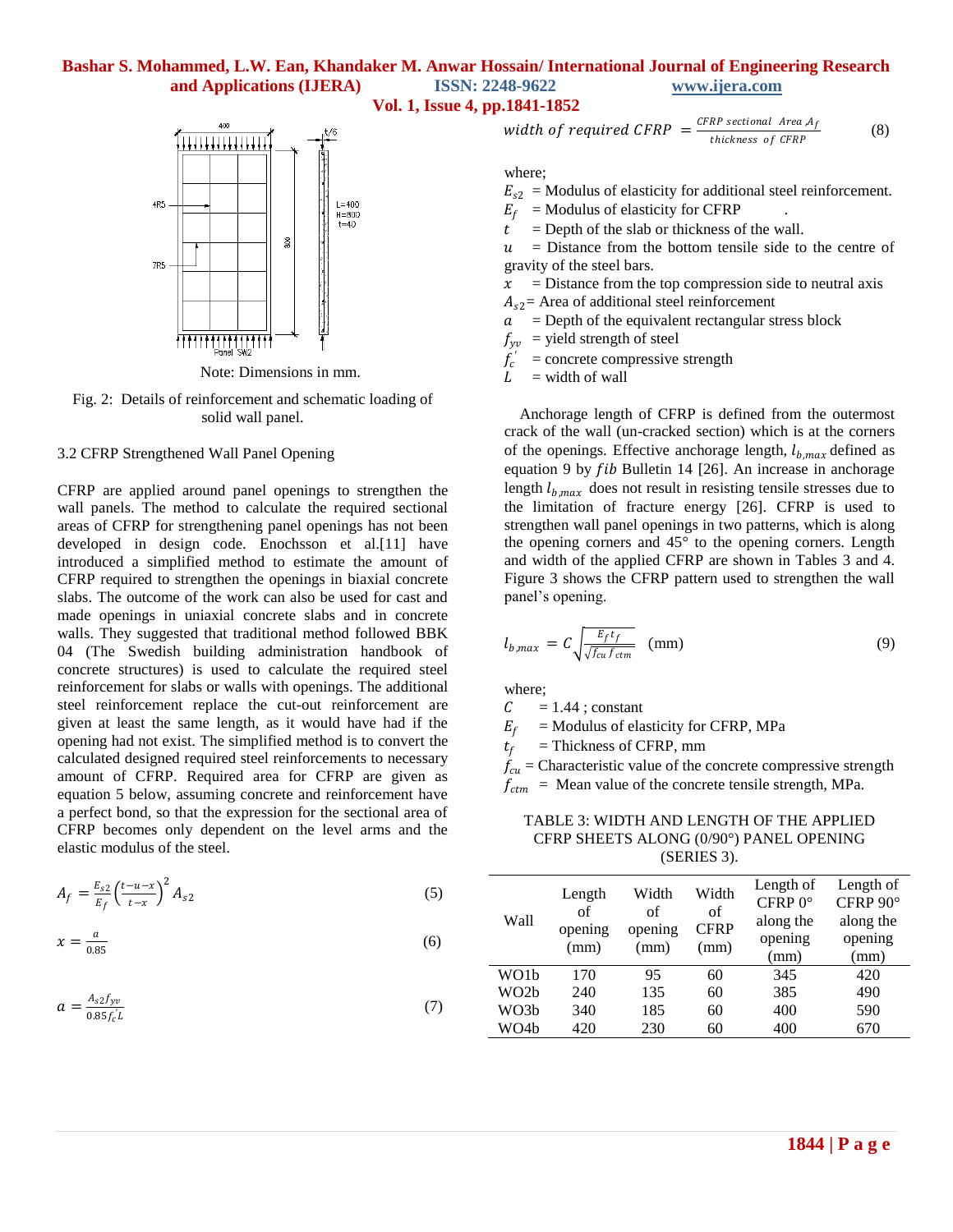**Vol. 1, Issue 4, pp.1841-1852**

#### TABLE 4: WIDTH AND LENGTH OF THE APPLIED CFRP SHEETS AT THE CORNER (45°) OF PANEL OPENING (SERIES 4).

|                   | Length of | Width of | Width   | Length  |
|-------------------|-----------|----------|---------|---------|
| Wall              | opening   | opening  | of CFRP | of CFRP |
|                   | (mm)      | (mm)     | (mm)    | (mm)    |
| WO1c              | 170       | 95       | 60      | 95      |
| WO <sub>2</sub> c | 240       | 135      | 60      | 135     |
| WO3c              | 340       | 185      | 60      | 185     |
| WO4c              | 420       | 230      | 60      | 230     |



 (a) CFRP pattern 1 (b) CFRP pattern 2 Fig. 3: CFRP patterns used to strengthen wall panel openings.

### 3.3 Materials

The concrete used for all the specimens in this research were having the mixture proportions of (cement: fine aggregate: coarse aggregate: water) 1:2.638:2.149:0.63. Ordinary Portland Cement (OPC) Type I which conforms to the requirement of ASTM C 150-04 was used in the concrete mix. The coarse aggregates used were graded 10 mm maximum sized crushed stone. Average concrete slumps for the concrete is approximately 75 mm which is medium slump. Compressive strength  $(f_{cu})$  of 100 mm cubes at the age of testing the wall panels is shown in Table 5. Cylinder strength is taken to be equal to 0.8 x  $f_{cu}$ . Compressive test is conducted just before the wall panels are tested. Average concrete tensile strength taken from splitting tensile strength test of concrete cylinder for Series two, three, and four is 1.46 MPa. The concrete compressive and splitting strengths are the mean values of three test cubes and cylinders respectively. Modulus of elasticity and Poisson ratio of the concrete cylinders are 21GPa and 0.21, respectively.

 Reinforcements used are 5mm in diameter steels with average proof yield strength of 478 MPa and modulus of elasticity of  $2.05x10<sup>5</sup>$  MPa. Clear cover of 15mm is given over the reinforcements. Table 6 shows material properties of the CFRP sheets. The wall panels are tested on the  $14<sup>th</sup>$  day of curing by wet gunny bag. The wall panels strengthened with CFRP are cured with the gunny bag for 7 days, and applied with the CFRP on the  $7<sup>th</sup>$  day. The wall panels with applied CFRP then air cured with humidity of 70-75% and temperature of 28°C-33°C.

#### TABLE 5: COMPRESSIVE STRENGTH OF THE TEST CUBES ON TESTING DAY.

|                              |                  | Average        | Average                         |
|------------------------------|------------------|----------------|---------------------------------|
| Wall                         |                  | Compressive    | Compressive                     |
| <b>Series</b><br>wall<br>No. |                  | Strength for   | Strength for                    |
|                              |                  | Concrete Cube, | Concrete Cylinder,              |
|                              |                  | $f_{cu}$ , MPa | $f'_{cu}$ ,MPa (0.8x $f_{cu}$ ) |
|                              | WO1              | 21.09          | 16.87                           |
| 1                            | WO <sub>2</sub>  | 22.11          | 17.68                           |
|                              | WO <sub>3</sub>  | 23.01          | 18.40                           |
|                              | WO4              | 24.80          | 19.84                           |
|                              | SW <sub>2</sub>  | 18.32          | 14.66                           |
|                              | WO1a             | 19.99          | 15.99                           |
| $\mathfrak{D}$               | WO <sub>2a</sub> | 17.43          | 13.94                           |
|                              | WO3a             | 19.46          | 15.57                           |
|                              | WO4a             | 19.73          | 15.79                           |
|                              | WO1b             | 18.71          | 14.97                           |
| 3                            | WO2b             | 21.35          | 17.08                           |
|                              | WO3b             | 22.79          | 18.24                           |
|                              | WO4b             | 18.83          | 15.06                           |
|                              | WO1c             | 18.39          | 14.72                           |
|                              | WO2c             | 19.55          | 15.64                           |
| 4                            | WO3c             | 20.45          | 16.36                           |
|                              | WO4c             | 21.29          | 17.04                           |

TABLE 6: Material Properties of CFRP Sheet (MAPEWRAP C UNI-AX 300/40)

| Product | Fabric           | Tensile  | Tensile    | Elongation   |
|---------|------------------|----------|------------|--------------|
|         | <b>Thickness</b> | Strength | Modulus of | at Breaking  |
|         | (mm)             | (MPa)    | Elasticity | Point $(\%)$ |
|         |                  |          | (GPa)      |              |
| UNI-    | 0.167            | 4800     | 230        | 2.1          |
| AX      |                  |          |            |              |
| 300/40  |                  |          |            |              |

Note: UNI-AX denotes uni-directional continuous carbon fibre fabric, 300 denote mass per cross sectional area  $(g/m^2)$ and 40 denote height in cm for 50m rolls packed in carton boxes.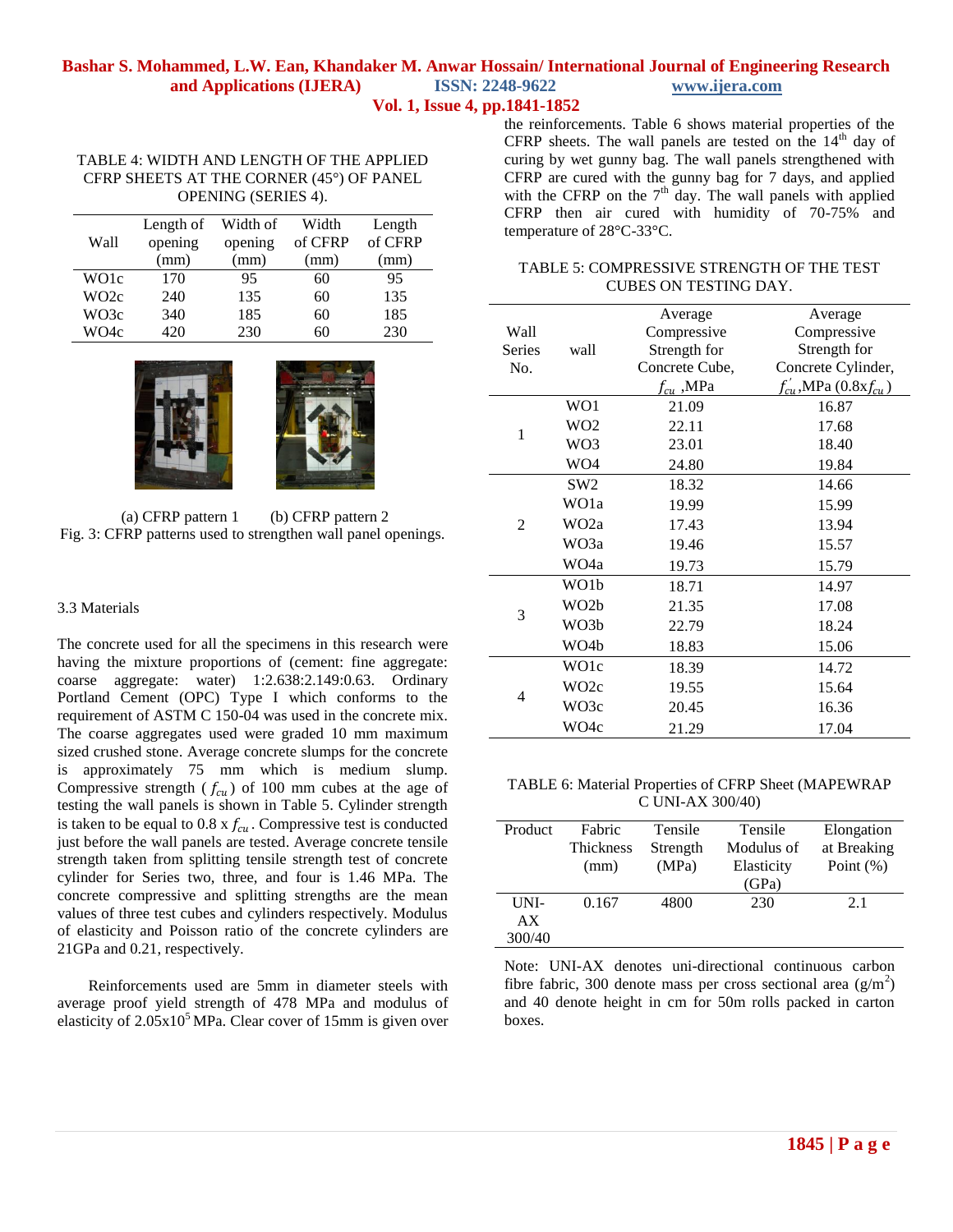#### 3.4 Test Set Up

The wall panels are tested using a hydraulic jack of 30 tone capacity. The hydraulic jack transmits a uniformly distributed load across the top through a top plate to a 20 mm diameter steel bar at an eccentricity of t/6. The arrangements are to ensure a distributed loading at an eccentricity with pinned conditions. Figure 4 shows a two point load arrangement. The wall panels are similarly supported at the bottom. Details of the simply supported top pinned edge are shown in Figure 5. Surface strains and lateral deflections are measured at selected locations at each stage of loading using strain gauges and Linear Variable Differential Transformers (LVDT) respectively. Positions of LVDTs are shown in Figure 6. LVDTs are placed midway between the edges of the wall panel and the edges of opening. Every attempt is made to develop pinned-ended condition at the top and bottom of the walls. One additional LVDT is placed at the top edge to ascertain the amount of panel movement within the frame in order to check the pinned- ended condition. Strain gauges are placed at the corners and sides of the openings to record the strains during the testing. Arrangements of strain gauges on both faces are shown in Figure 7.



Fig. 4: Arrangement for Two Point Load Distribution







Fig. 6: Arrangement of LVDT





Fig. 7: Arrangements for Strain Gauges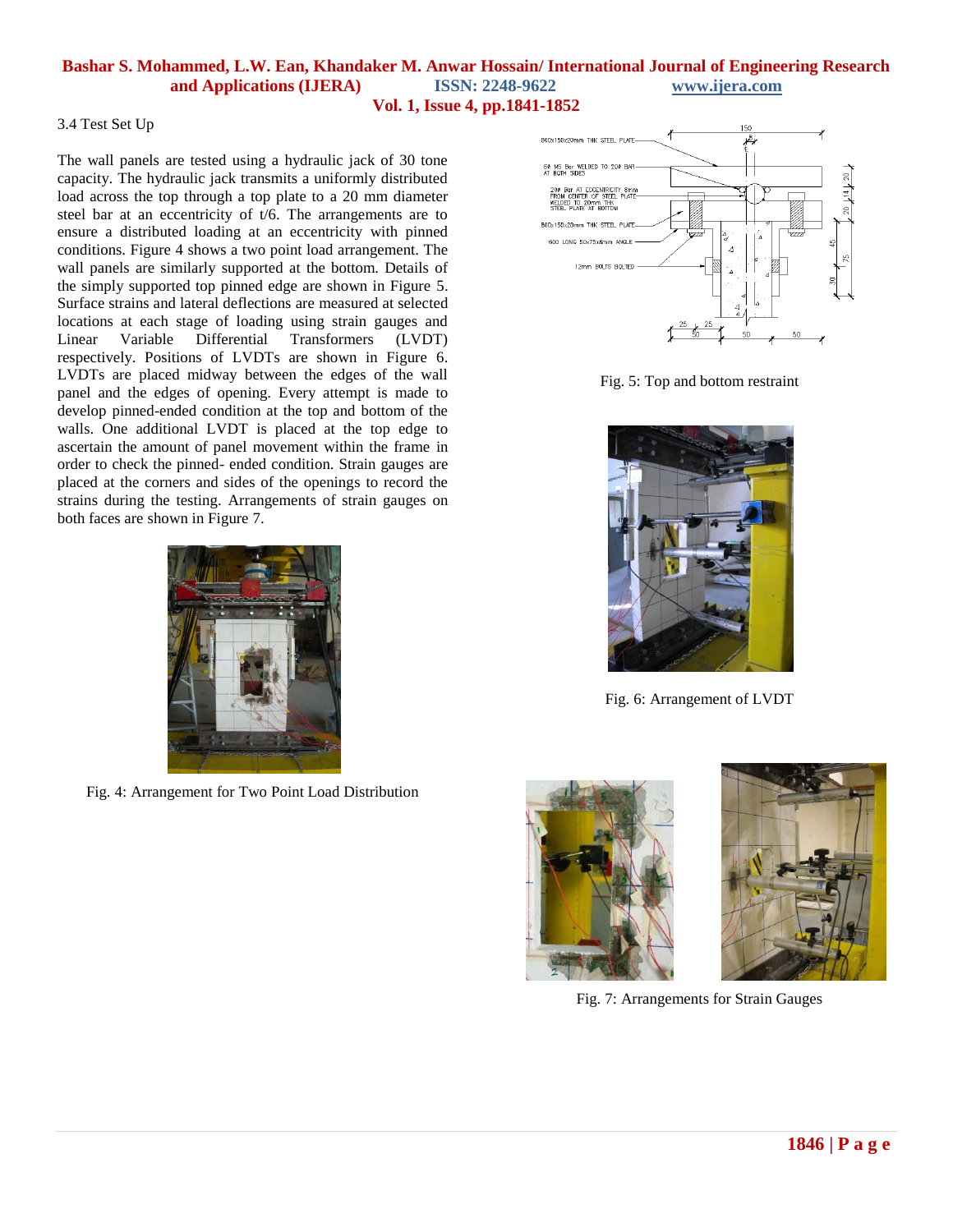**Vol. 1, Issue 4, pp.1841-1852**

**IV. RESULTS AND DISCUSSIONS**

4.1 Failure Load of Wall Panels with Openings in in-plane Uniaxial Action

Table 7 shows the theoretical failure loads,  $P_{uo}^c$  and the experimental failure loads,  $P_{uo}^e$ . The theoretical failure loads are calculated from the empirical formula by Saheb and Desayi [5] in equation 1.  $P_{uc}^c$  for the test panels are calculated from equation 3 for  $\phi = 1$  ( $\phi$  is capacity reduction factor).  $P_{uo}^c/P_{uo}^e < 1$  which the theoretical failure loads are less than experimental failure loads and it is conservative to use in design.

TABLE 7:  $P_{uo}^e$  AND  $P_{uc}^c$  FOR TEST PANELS.

| Wall              | $\propto$ | $P_{uo}^e$ | $P_{uo}^c$ | $P_{uo}^c/P_{uo}^e$ |
|-------------------|-----------|------------|------------|---------------------|
| WO1               | 0.2375    | 210.0      | 147.99     | 0.70                |
| WO <sub>2</sub>   | 0.3375    | 203.8      | 134.80     | 0.66                |
| WO <sub>3</sub>   | 0.4625    | 179.8      | 114.33     | 0.64                |
| WO4               | 0.5750    | 172.6      | 97.92      | 0.57                |
| SW2               |           | 110        | 95.08      | 0.86                |
| WO1a              | 0.2375    | 100.0      | 94.02      | 0.94                |
| WO <sub>2a</sub>  | 0.3375    | 95.3       | 81.16      | 0.85                |
| WO <sub>3</sub> a | 0.4625    | 85.0       | 65.62      | 0.77                |
| WO4a              | 0.5750    | 73.7       | 52.40      | 0.71                |

Note:  $P_{uc}^c$  of the WO1-4 =179.84kN;  $P_{uc}^c$  of the WO1a-4a  $=97.96kN$ .

Table 8 shows the theoretical failure loads,  $P_{uo}^c$  and the experimental failure loads,  $P_{uoc}^e$  of test panels strengthened with CFRP. The theoretical failure loads are calculated from the empirical formula by Saheb and Desayi [5] in equation 1 for test panels without CFRP.  $P_{uo}^c$  /  $P_{uo}^e$  ratios show that application of CFRP had increased the load capacity of the test panels, where the experimental values of test panels with applied CFRP are larger than experimental values of test panels without CFRP. It shows that test panels with applied CFRP along the corners increased the load capacity by roughly 34% and applied CFRP 45° at the corners of the test panels increased the load capacity by 55%.

TABLE 8:  $P_{uo}^e$  AND  $P_{uc}^c$  FOR TEST PANELS.

| Wall              | $\propto$ | $P_{uoc}^e$ | $P_{uo}^c$ | $P_{uo}^e$                                                                                                                                                                        | $P_{uo}^c$ / | $P_{uoc}^e/$ |
|-------------------|-----------|-------------|------------|-----------------------------------------------------------------------------------------------------------------------------------------------------------------------------------|--------------|--------------|
|                   |           |             |            |                                                                                                                                                                                   | $P_{uoc}^e$  | $P^e_{uo}$   |
| WO1b              | 0.2375    | 149.9       | 94.02      | 100.0                                                                                                                                                                             | 0.63         | 1.50         |
| WO <sub>2</sub> b | 0.3375    | 139.1       | 81.16      | 95.3                                                                                                                                                                              | 0.58         | 1.46         |
| WO <sub>3</sub> b | 0.4625    | 108.0       | 65.62      | 85.0                                                                                                                                                                              | 0.61         | 1.27         |
| WO4b              | 0.5750    | 82.0        | 52.40      | 73.7                                                                                                                                                                              | 0.64         | 1.11         |
| WO <sub>1</sub> c | 0.2375    | 175.4       | 94.02      | 100.0                                                                                                                                                                             | 0.54         | 1.75         |
| WO <sub>2</sub> c | 0.3375    | 157.2       | 81.16      | 95.3                                                                                                                                                                              | 0.52         | 1.65         |
| WO <sub>3</sub> c | 0.4625    | 138.5       | 65.62      | 85.0                                                                                                                                                                              | 0.47         | 1.63         |
| WO <sub>4</sub> c | 0.5750    | 84.8        | 52.40      | 73.7                                                                                                                                                                              | 0.62         | 1.15         |
|                   |           |             |            | $\mathbf{M}$ $\omega$ $\mathbf{D}^{\prime}$ $\mathbf{C}$ $\mathbf{A}$ $\mathbf{W}\mathbf{O}$ $\mathbf{1}$ $\mathbf{A}$ $\mathbf{O}\mathbf{Z}$ $\mathbf{O}\mathbf{C}$ $\mathbf{M}$ |              |              |

Note:  $P_{uc}^{c}$  of the WO1a-4a =97.96kN.

4.2 Crack Patterns of Wall Panels with Openings in in-plane Uniaxial Action

Crack patterns for the tested panels were observed. The solid wall panel has deflected in a single curvature with the maximum deflection occurring at the centre of the wall panel and failure near the centre of the wall panel. The cracks were observed horizontally near centre of the wall panel. Figure 8 shows crack pattern of 40 mm thick solid wall on the tension face after failure.

| 5 |  |
|---|--|
|   |  |
|   |  |

Fig. 8: Crack pattern of 40mm thick solid wall on the tension face after failure.

 On the other hand, the wall panels with an opening tested under in-plane uniaxial action deflected in a single curvature with a maximum deflection occurring near the middle of the wall panels. The cracks initiate from the centre of the opening, parallel with the loading direction towards the applied loads. Followed by that is a crack from the centre of the opening, parallel with the loading direction towards the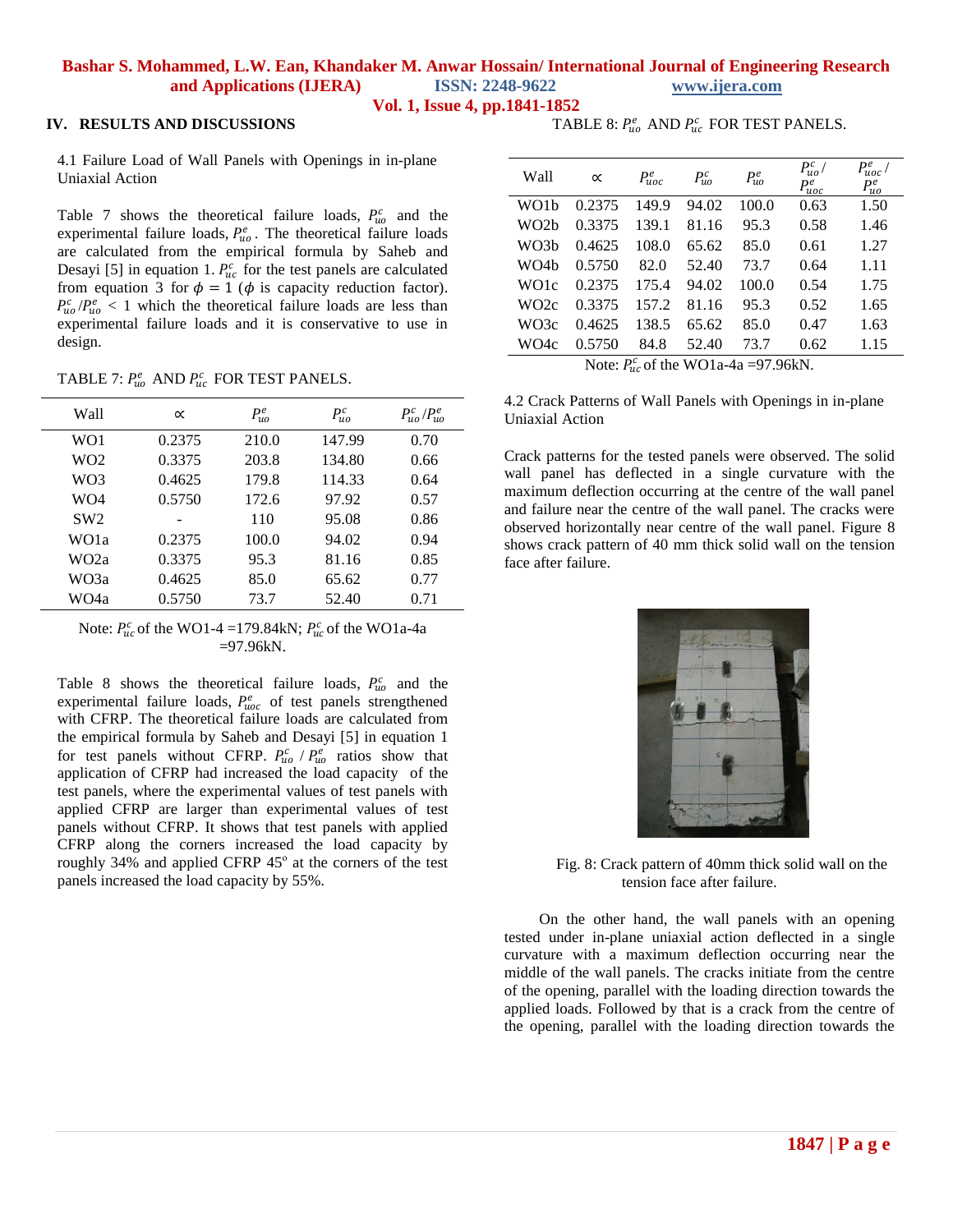**Vol. 1, Issue 4, pp.1841-1852**

bottom of the wall panel. Besides that, the cracks also occurred near the middle of the wall panels, perpendicular to the loading direction which leads to the failure of the wall panels.

 Portions of the panel above and below the opening behave as beam strips and those adjacent to an opening as column strips. The behavior was noticed through the crack patterns on the tested wall panels. Horizontal crack patterns developed on the column sections, while vertical and inclined cracks were formed in the beam strips. A horizontal crack was formed at the corner of the opening in where changes of smaller cross section area. Failure in all panels was mostly due to the buckling of slender column strip of the panel. The crushing of concrete on the compression faces of the column strips of the specimens is noticed in all specimens along the failure section. Figure 9 shows some figures of the concrete crushed in the compression face. Crushing of the compression face is noticed mostly in wall panels with small openings. Cracks before failure are not very obvious in wall panels with big opening. Sudden and explosive types of failure are observed in all the test panels. It can be observed that the major horizontal cracks that leads to failure of the walls for small opening (5% and 10%) forms at the column strips near middle of the wall. On the other hand, the major horizontal cracks for large opening walls (20% and 30%) initiated from the corners of the openings. Figure 10 shows some samples of the crack patterns.



Fig. 9: Crushing of concrete in compression face.



Fig. 10: Crack patterns on the tension face after failure of the wall panels with openings.

 Wall panels with openings strengthened with CFRP displayed different crack pattern compared to the wall panels without CFRP. Different patterns of CFRP strengthening.

Method show different crack patterns as well. Figure 11 shows some crack patterns for the wall panels with openings strengthened with CFRP pattern 1, where the CFRP applied along the wall panel opening. The failures occurred in tension face whereby the CFRP will either be ruptured or torn from the concrete when the force applied is greater than the CFRP tension capacity. The failure of concrete took place after the CFRP have been torn from the concrete surface. The advantages of applying CFRP along the wall panel opening is that the wall panels will only fail in column strips, either near the centre of the wall or horizontally from the opening corner.





WO1b WO4b

Fig. 11: Crack patterns on the tension face after failure of the 40mm thick wall panels with openings strengthened with CFRP pattern 1.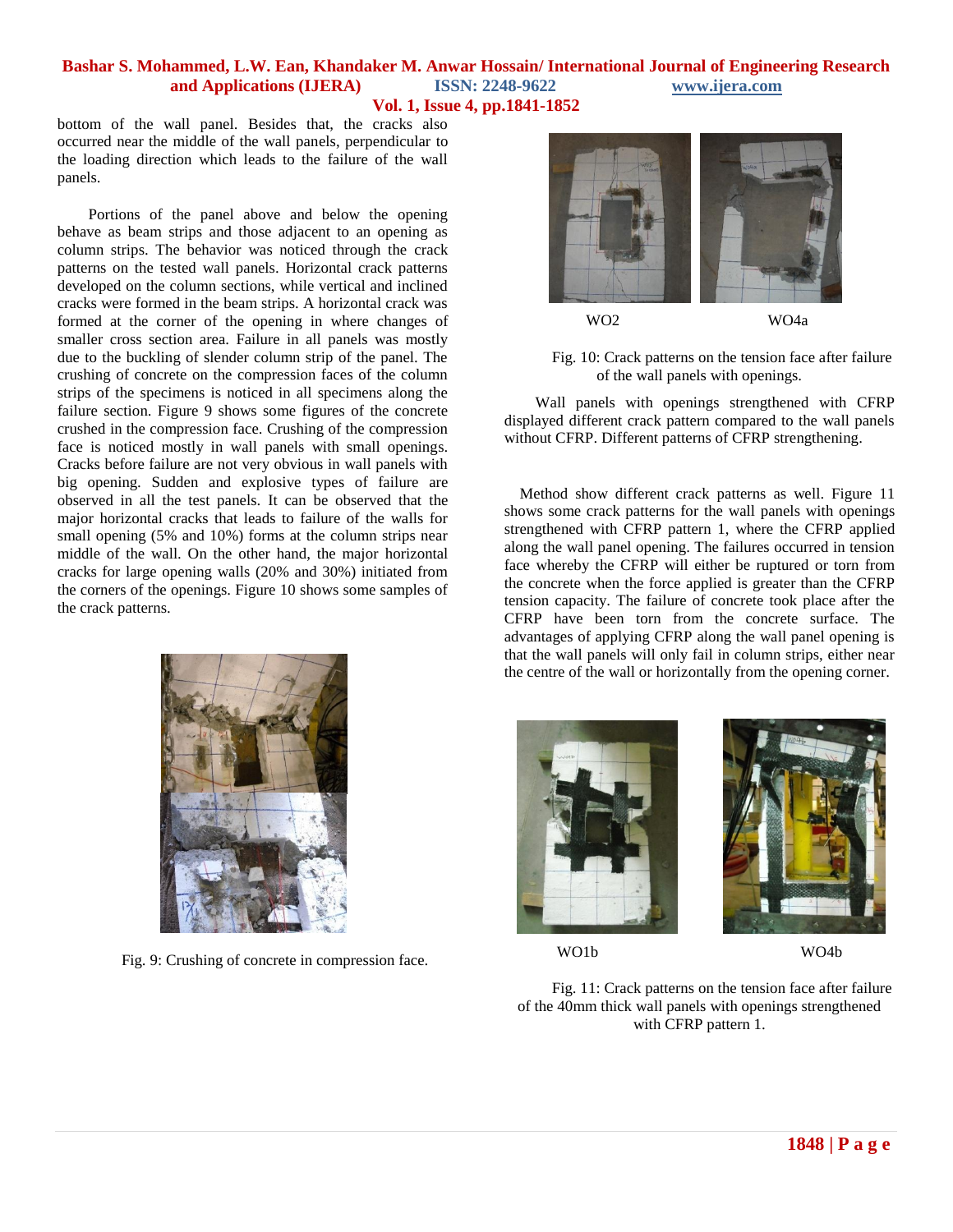Figure 12 shows some crack patterns for wall panels with openings strengthened with CFRP pattern 2. The crack patterns for wall panels in this batch are similar to wall panels with openings without CFRP. The cracks were initiated vertically from the top or bottom of the wall panel opening towards upper or lower support, followed by horizontal cracks at the column strips. The cracks at the column strips were not originated from the opening corners. The cracks that happened near the applied CFRP will went around the CFRP because the CFRP resisting the force.



 Fig. 12: Crack patterns on the tension face after failure of the 40mm thick wall panels with openings strengthened with CFRP pattern 2.

4.3 Failure Modes of Bond between Concrete and CFRPstrip

Wall panels with openings strengthened with CFRP have been tested with 2 patterns. Pattern 1 is where the CFRP is applied along the wall panels opening with a certain anchorage length while CFRP pattern 2 is applied 45 degree to the wall opening corners. Failure modes of both CFRP pattern were observed and compared to the failure modes mentioned in Technical Report *fib* [26].

 Figure 13 shows the failure mode of wall panels with openings strengthened with CFRP pattern 1. It shows where full composite action of concrete and FRP is maintained until the concrete reaches crushing in compression or the FRP fails in tension [26]. De-bonding in the adhesive also happen as the tensile and shear strength of the adhesive (epoxy resin) is usually higher than the tensile and shear strength of concrete, failure will normally occur in the concrete. In this case, a thin layer of concrete (a few millimetres thick) will remain on the FRP reinforcement [26].



Fig. 13: Failure mode of wall panels with openings strengthened with CFRP pattern 1 in tension face.

CFRP in the compression face is normally either peeled off or fractured due to the compression force. The CFRP is weak in compression and is easily peeled off when the tension face has reached the failure. Figure 14 shows a few sample of failure in compression face.



Fig. 14: Failure mode of wall panels with openings strengthened with CFRP pattern 1 in compression face.

Figure 15 shows some failure mode of wall panels with openings strengthened with CFRP pattern 2. The cracks happened around the CFRP since the CFRP has strengthened the crack path.

Figure 16 (a) shows another failure mode of wall panels with openings strengthened with CFRP pattern 2 on the tension face. The wall panel experienced de-bonding in the adhesive. This is also one of the failure modes of the bond between concrete and CFRP-strip described by Schilde and Seim [27]. The concrete wedge was clearly seen on the peeled CFRP. Figure 16 (b) shows the CFRP-strip that was clean from any concrete wedges. There was just a thin layer a few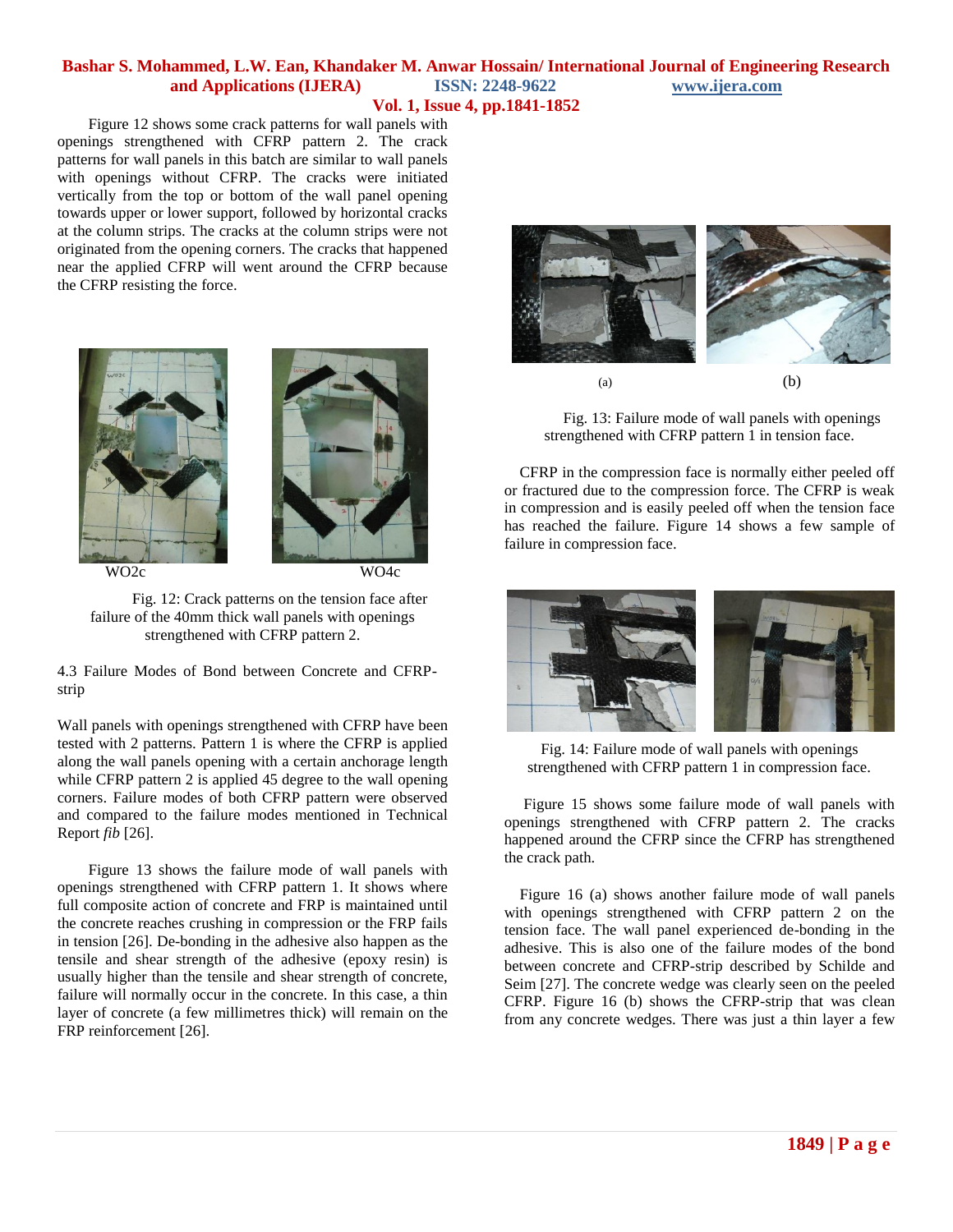millimetres thick of concrete remained on the CFRP. This failure mode met another failure mode that was mentioned by Karsten Schilde and Werner Seim [27] which was failure of the adhesive over the whole bond length.



Fig. 15: Failure mode of wall panels with openings strengthened with CFRP pattern 2 in tension face.



Fig. 16: Failure mode of the wall panels with openings strengthened with CFRP pattern 2 in (a) tension face and (b) compression face.

## **V. CONCLUSIONS**

The following can be concluded from this paper.

- a. The ultimate loads of the wall panels decreased as the opening sizes increased.
- b. Saheb and Desayi [5] existing empirical equation shows that theoretical failure loads are less than experimental failure loads and it is conservative to use in design.
- c. The experimental failure loads of the wall panels show that wall panels with openings strengthened with CFRP increase the load capacity. The wall panels with openings strengthened with CFRP resisted axial load more than solid wall.
- d. It shows that test panels with applied CFRP along the corners increased the load capacity by roughly 34% and applied CFRP at the corners of the test panels increased the load capacity by 55%.
- e. The wall panel openings strengthened with CFRP at 45° to the opening corners resisted higher axial load compared with the pattern which was strengthened around the wall panel openings.
- f. Crack patterns
	- (i) The solid wall panel deflected in a single curvature with the maximum deflection occurring at the centre of the wall panel. The cracks were observed horizontally near centre of the wall panel.
	- (ii) The wall panels with openings deflected in a single curvature with a maximum deflection occurring near the centre of the wall panels. Portion of the panels, above and below the openings behaved as beam strips and those adjacent to the openings as column strips. The behavior was noticed through the crack patterns on the tested wall panels. Horizontal cracks developed on the column strips, while vertical and inclined cracks were formed in the beam strips. Failure in all panels was mostly due to the buckling of slender column strips.
	- (iii) The wall panels with openings strengthened with CFRP applied along the openings experienced failures in tension face whereby the CFRP will either be fracture or torn from the concrete. The failure of the concrete took place after the CFRP were torn from the concrete surface. One of the advantages of applying CFRP along the wall panel openings is that the wall panels will only fail in column strips, either near the centre of the wall or horizontally from the opening corners.
	- (iv) The Wall panels with openings strengthened with CFRP applied at  $45^{\circ}$  to the opening corners had a similar crack patterns to wall panels with openings without CFRP. The cracks at the column strips were not originated from the opening corners. The cracks that occurred near the applied CFRP would go round the CFRP because the CFRP was resisting the force.
- g. Failure mode
	- (i) Wall panels with openings strengthened with CFRP around the openings showed that full composite action of concrete and FRP was maintained until the concrete reached crushing in compression or the CFRP failed in tension.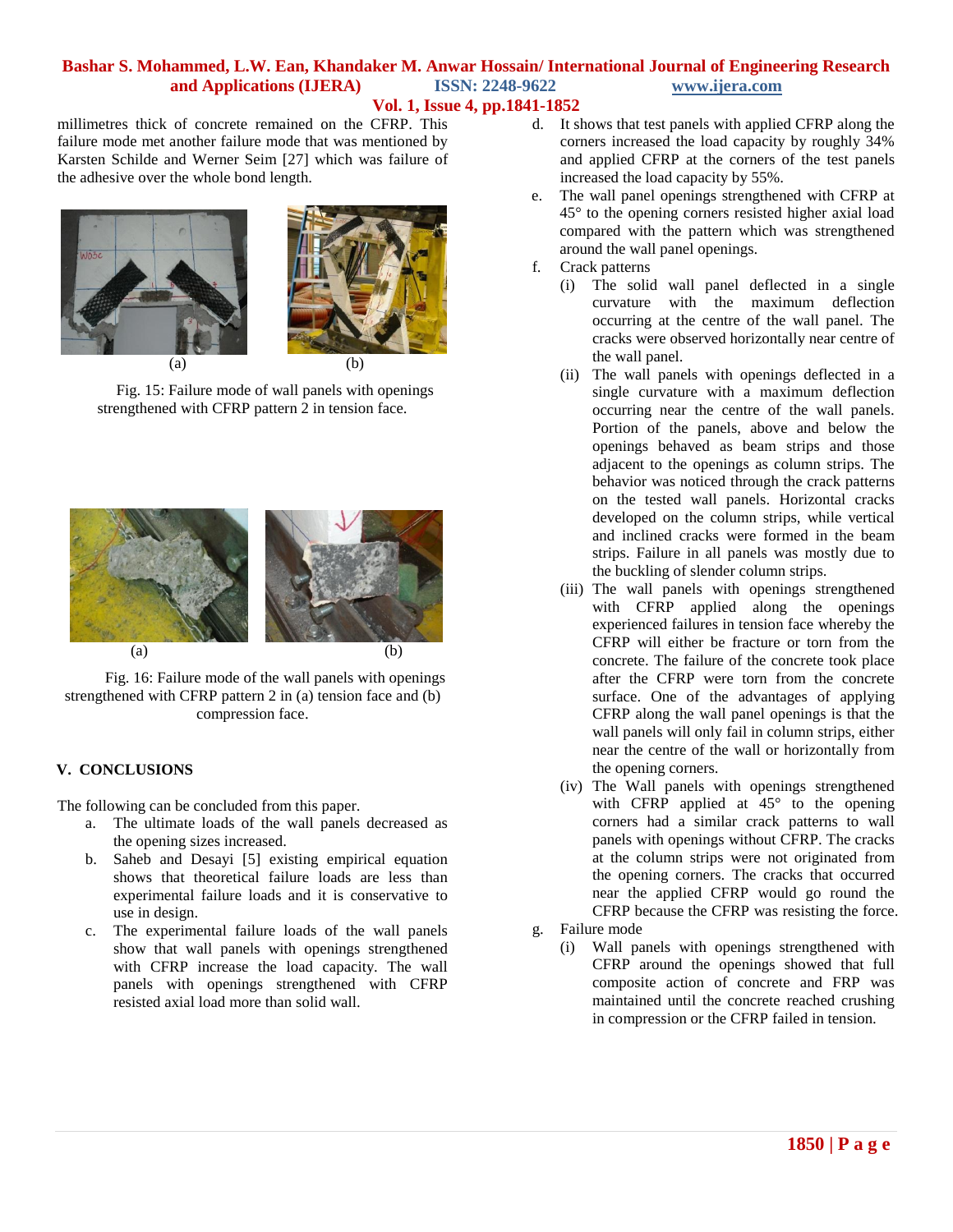- **Vol. 1, Issue 4, pp.1841-1852**
- (ii) Wall panels with openings strengthened with CFRP 45° at the opening corners experienced the yielding of the tensile reinforcement followed by crushing of the concrete while the CFRP was still intact to the concrete. The failure occurred at the place which was not strengthened by CFRP.

### ACKNOWLEDGEMENT

The authors would like to acknowledge sponsor of CFRP by Mapei (M) Sdn Bhd, sponsor of steel plates by Dynamic Building System Sdn Bhd, and technical supports from GT Instrument Sdn Bhd. Gratitude also goes to University Tenaga Nasional for providing facilities of the research.

#### **REFERENCES**

- [1] ACI 318 (2002). "Building Code Requirements for Reinforced Concrete ACI318-02", American Concrete Institute, Detroit, pp. 111.
- [2] Standard Australia, "Australian standard 3600, Concrete Structure, Sydney," 2001.
- [3] A. E. seddon, "The strength of concrete walls under axial and eccentric loads", Sym. On strength of Concr. Struct., Cement and Conr. Assoc., London, U.K., 1965, pp. 445-486.
- [4] Z. A. Zielinski, M. S. Troitsky, and H. Christodoulou, "Full scale bearing strength investigation of thin wallribbed reinforced concrete panels," ACI Structural Journal, V. 79, No. 32, 1982, pp. 313-321.
- [5] S. M. Saheb, and P. Desayi, "Ultimate strength of RC wall panels with openings." Journal of Structural Engineering, ASCE, V. 116, No. 6, 1990, pp.1565- 1578.
- [6] S. Fragomeni, P. A. Mendis and W. R. Grayson, "Review of reinforced concrete wall design formulas," ACI Structural Journal, V. 91, No. 50, 1994, pp. 521- 529.
- [7] C. P. Taylor, P. A. Cote, and J. W. Wallace, "Design of slender reinforced concrete walls with openings," ACI Structural Journal, V. 95, No. 4, 1998.
- [8] A. Benayoune, A. A. A. Samad, A. A. A. Ali, and A. A. Abbasovich, "Load bearing wall panels with openings," International Conference on Industrialized Building System, Kuala Lumpur, Malaysia., 2003, pp. 109-119.
- [9] N. A. A. A. Farah, A. A. A. Abang, S. J. Mohd, A. A. S. Abdul, and D. N. Trikha, "Ultimate strength of precast concrete sandwich panel with opening under axial load," IEM Journal, V. 65, No.1/2, 2004 pp. 8-12.
- [10] Doh, J. H. and Fragomeni, S. (2006). "Ultimate load formula for reinforced concrete wall panels with openings" Advances in Structural Engineering. Vol. 9, No. 1. pp103-115.
- [11] O. Enochsson, J. Lundqvist, B. Taljsten, P. Rusinowski, and T. Olofsson, "CFRP strengthened openings in twoway concrete slabs-an experimental and numerical study," Construction and Building Materials. V. 21, 2006, pp. 810-826.
- [12] Mohammed B. S., H. A. B. Badorul and K.K. Chong, "Behavior of axially loaded fired-clay masonry panels with openings," The Indian Concrete Journal, V. 83, No.4, 2009, pp. 9-16.
- [13] Mohammed B. S., H. A. B. Badorul and K.K. Chong, "The Effects of Opening on the Structural Behavior of Masonry Wall Subjected to Compressive Loading - Strain Variation" The Open Civil Engineering Journal, V. 3, 2009, pp. 62-73.
- [14] P. Casadei, T. Ibell and A. Nanni, "Experimental results of one-way slabs with openings strengthened with CFRP laminates," Proceedings, Fiber-reinforced polymer reinforcement for concrete structures, FRPRCS-6, Singapore, July 2003, pp.1097-106.
- [15] S.T. Smith and S. J. Kim, "Strengthening of one-way spanning RC slabs with cutouts using FRP composites," Construction and Building Materials, V. 23, 2009, pp. 1578-1590.
- [16] T. E. Maaddawy and S. Sherif, "FRP composites for shear strengthening of reinforced concrete deep beams with openings," Construction and Building Materials, V. 89, 2009, pp. 60-69.
- [17] H. T. Cheng, B. S. Mohammed and K.N. Mustapha, "Load-deflection analysis of pretensioned inverted Tbeam with web openings," Key Engineering Materials, V.400-402, 2009, pp.865-872.
- [18] H. T. Cheng, B. S. Mohammed and K.N. Mustapha, "Interaction diagram and response surface plot of pretensioned inverted T-beam with web openings," International Journal of Modeling, Identification and Control. V.7, 2009, pp. 209-218.